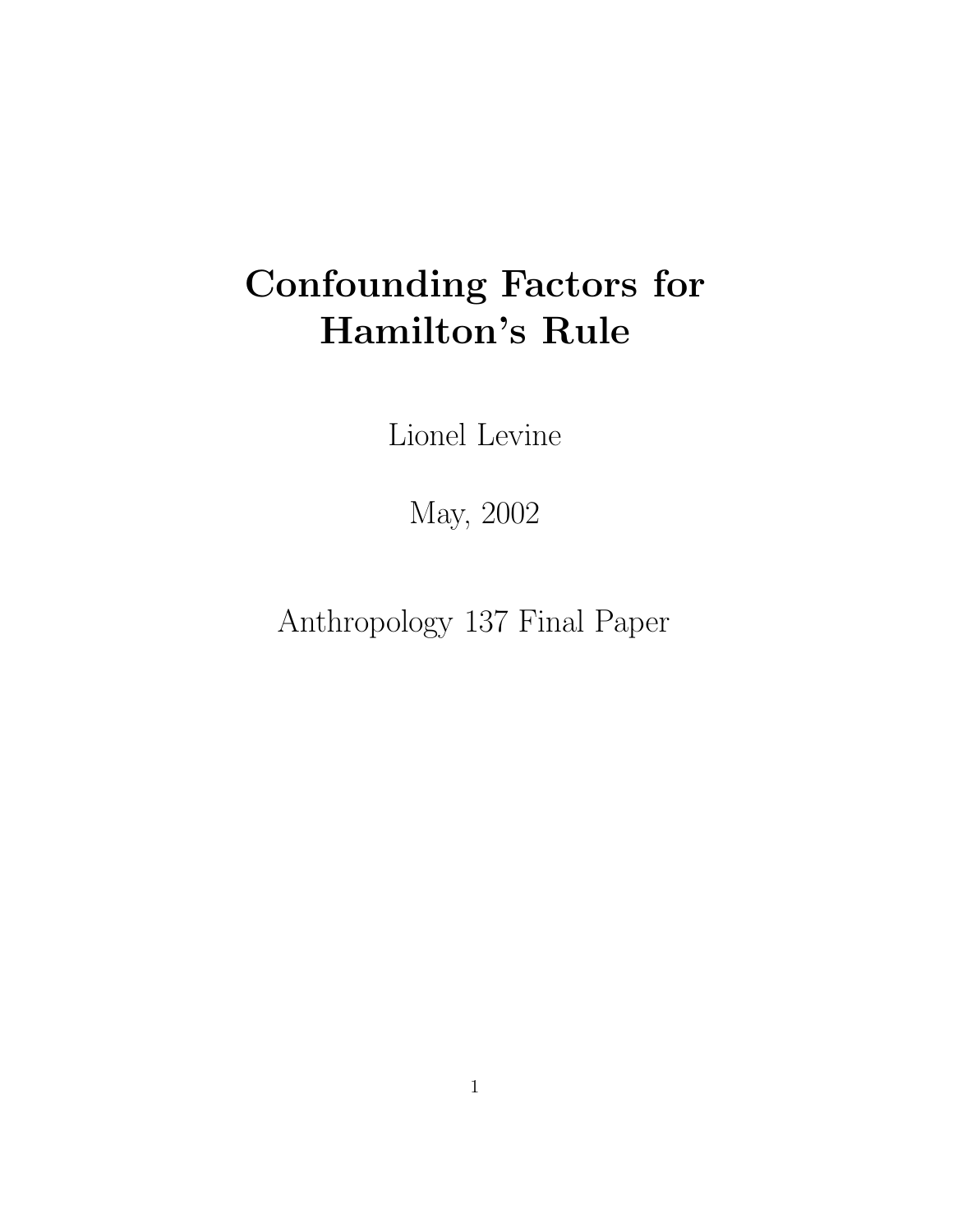## 1. Preliminaries

In his now classic 1964 paper on kin selection, W. D. Hamilton introduced a necessary and sufficient condition for the adaptiveness of altruistic behavior toward kin: namely, that the benefit conferred on the relative should exceed the cost assumed by at least a factor of the coefficient of relationship  $(rb)$ c). This criterion has since become known simply as "Hamilton's rule." In his derivation of the rule, Hamilton relied on certain assumptions, such as random mating, which from an intuitive standpoint may appear superfluous. This paper is concerned with identifying and analyzing conditions under which Hamilton's rule requires modification or restatement, with particular attention to situations not satisfying Hamilton's original hypotheses. The rule is found to be particularly sensitive to change in the assumption of random mating.

Many common objections to Hamilton's rule have their basis in fallacies or misunderstandings (Dawkins, 1979). Prior to any discussion of confounding factors for Hamilton's rule, then, a certain clarification of terms is in order. Central to the statement of Hamilton's rule is the notion of the coefficient of relatedness  $r$  between two individuals. Unfortunately, there is considerable confusion in the literature as to the exact definition of the coefficient  $r$ . Hamilton  $(1964)$  defines r as the proportion of genes identical by descent, that is, descended from the same copy of the gene in the closest common ancestor. The rather subtle distinction between genes that are merely identical and those that are identical by descent is the source of a common fallacy, labeled "Washburn's fallacy" by Dawkins (1979). Washburn (1978) argued that since even unrelated members of a species share the great majority of their genes, the logical extension of Hamilton's rule should be near universal altruism. As Dawkins points out, the error in this reasoning lies in the the fact that in unrelated individuals, the shared genes are not identical by descent.

To complicate matters further, r is often defined not as the proportion of genes identical by descent, but as the probability that a gene at a given locus will be identical by descent. These two definitions are employed more or less interchangeably by many authors, not least among them Hamilton (1964, 1975) and Dawkins (1979). Admittedly, in the absence of pleiotropy, the two definitions are equivalent. To use them interchangeably, however, invites a dangerous confusion between selection at the individual level and selection at the gene level. The notion of  $r$  as a *proportion* of genes identical by descent suggests an individual attempting to ensure that the greatest number of his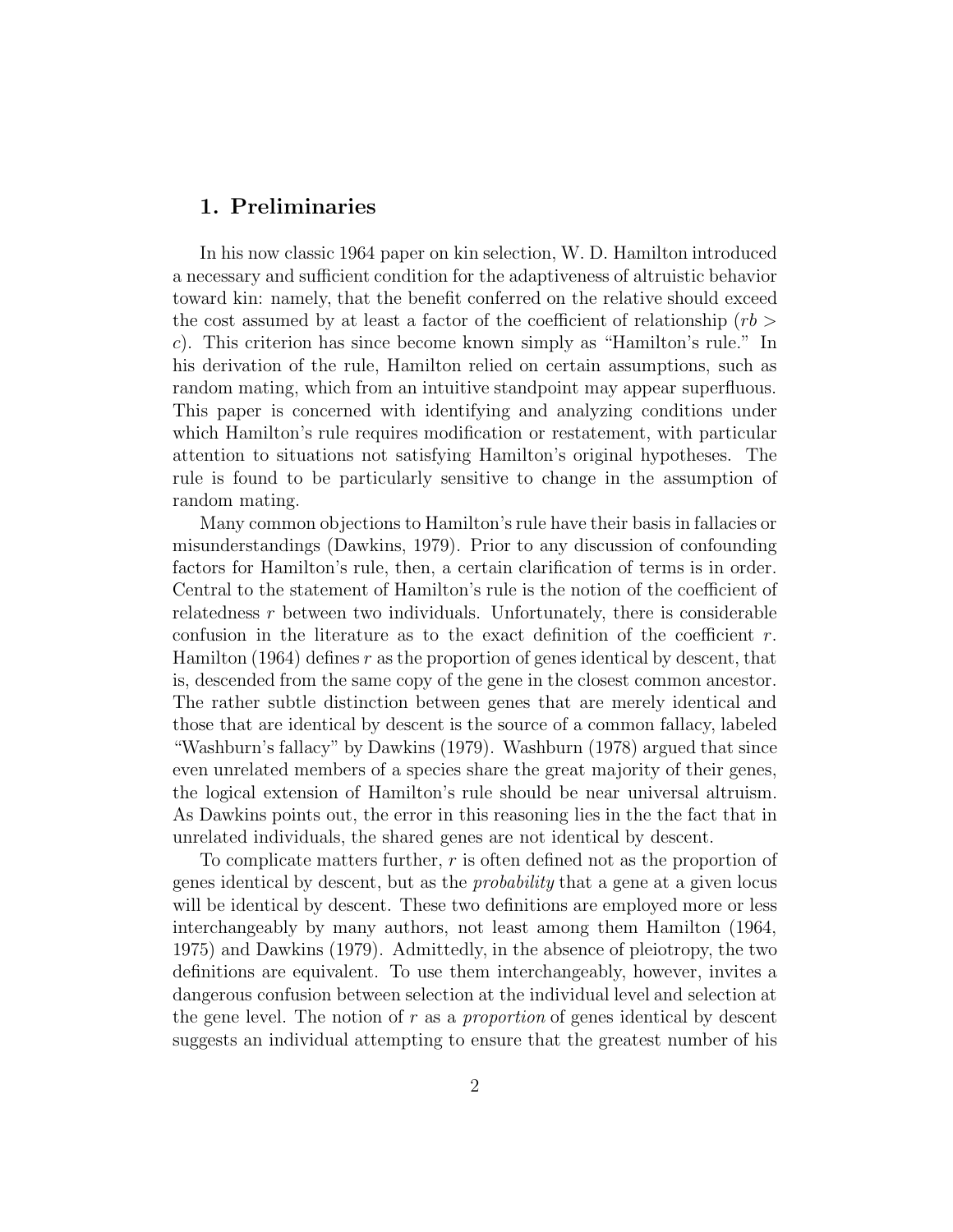genes are replicated, without regard to which genes are replicated and in what multiplicity. On the other hand, the notion of  $r$  as a probability of finding a gene identical by descent at a given locus suggests a single gene attempting aid in the creation of replicas of itself.

When the emphasis is placed on the individual, rather than the gene, Hamilton's rule is generally stated as follows:

**Hamilton's Rule** (first version): If individual  $\tilde{A}$  shares a proportion of r genes identical by descent with individual  $B$ , then it is adaptive for  $A$  to perform an action which benefits  $B$  by  $b$  units of fitness at a cost of  $c$  units to himself if and only if  $rb > c$ .

This version of the rule, simple as it may seem, raises troubling philosophical questions. What, if any, role should by played by the function of genes? Should genes with more important function be given greater weight in the proportion? If so, what criteria should be used to determine the importance of function? Should junk DNA be counted in the proportion, despite its lack of function? If a gene undergoes a mutation which has no effect on its function (for example, by changing a nucleotide in such a way that it still codes for the same amino acid), should it still be considered "identical by descent?" The fundamental difficulty here is that it is not entirely clear why the action A is supposed to perform is actually adaptive.

The way around these philosophical pitfalls is to use a gene-based version of Hamilton's rule. We define a Hamiltonian gene as a gene that determines circumstances under which its carrier will act altruistically toward kin, in terms of the r, b, c, and possibly other parameters. Some simple examples of Hamiltonian genes are "always be altruistic," "always be selfish," "only be altruistic when  $rb > c$ ," "only be altruistic when  $rb > 2c$ ," "only be altruistic toward members of the opposite sex," etc. Of course, no single gene is solely responsible for determining behavior toward kin. A more realistic picture is that all other genes are being held constant, and the Hamiltonian gene influences some relatively simple behavior. For example, if birds have a tendency to feed things that squawk in their nest, the Hamiltonian gene might cause young birds to stay in the nest until after the hatching of the subsequent brood, with the result that elder brothers would help feed younger brothers (Dawkins, 1979). Now, fixing a particular locus on the genome and holding all other genes constant, various Hamiltonian genes will compete for the fixed locus. Thus we arrive at a gene-based version of Hamilton's rule: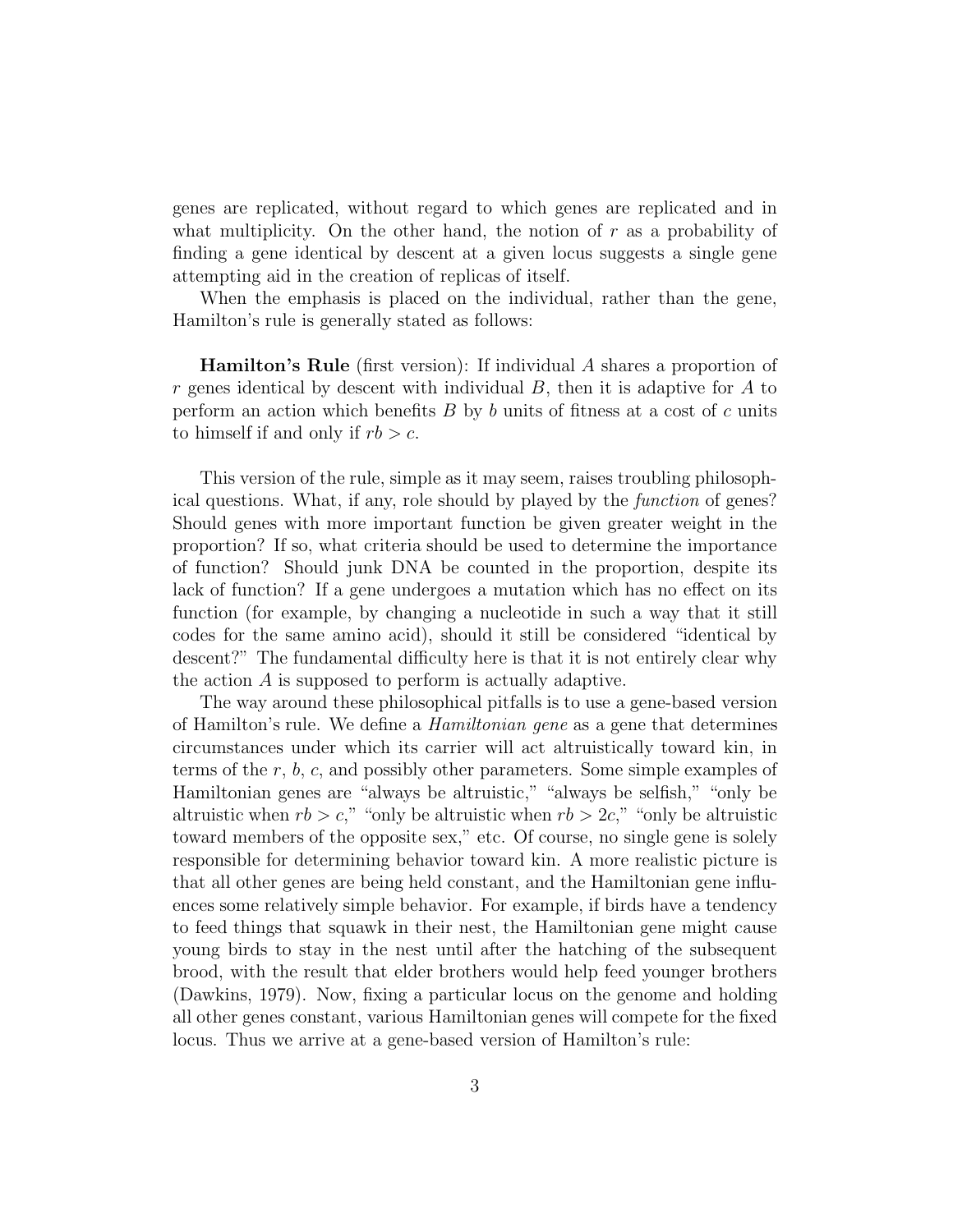Hamilton's Rule (second version): Under suitable conditions (slow selection, random mating, etc.), selection will favor the  $rb > c$  gene over other Hamiltonian genes.

The r used here is the probabilistic r for the fixed locus under consideration. More precisely, if  $p$  is the probability that both Hamiltonian alleles are shared, and  $q$  is the probability that just a single Hamiltonian allele is shared, then r is defined as  $p + \frac{1}{2}$  $\frac{1}{2}q$ . The beauty of this second version of the rule is that it avoids making any claim about what is adaptive for individuals; instead, it simply makes a prediction about gene frequencies.

Though it vacillates between the two versions of the rule in its more qualitative sections, Hamilton's original (1964) treatment of kin selection is in fact concerned primarily with the second, gene-based version of the rule, as indicated in the paragraph beginning "Consider a single autosomal locus..." (p. 3). In particular, the mathematical treatment in Hamilton's original paper — still the most precise theoretical basis for the theory of kin selection — is derived entirely from considerations at a single locus, and thus applies exclusively to the gene-based version. Because the individual-based version of Hamilton's rule lacks a solid philosophical foundation, it is the gene-based version that lends itself best to rigorous analysis, and the present paper will concerned exclusively with the gene-based version.

## 2. Computation of  $r$

Once the coefficient of relatedness  $r$  has been properly defined, the next logical question is one of computation. Using knowledge of the ancestry of two individuals A and B, how can their coefficient  $r(A, B)$  be determined? Given the amount of attention that has been devoted to this question (Li & Sacks 1954; Kempthorne 1957; Haldane & Jayakar 1962), and the difficulty of adapting certain methods of computation to relationships involving inbreeding (Li & Sacks 1954), the following simple proposition should be of some interest. To compute coefficients of relationship, we employ an inductive algorithm. When a new individual,  $A_3$ , is born the offspring of  $A_1$  and  $A<sub>2</sub>$ , we compute his coefficients with all individuals currently living. Suppose B is one such individual. Because  $A_1$ ,  $A_2$  and B were all born before  $A_3$ , the coefficients  $r(A_1, B)$  and  $r(A_2, B)$  were computed previously, and we may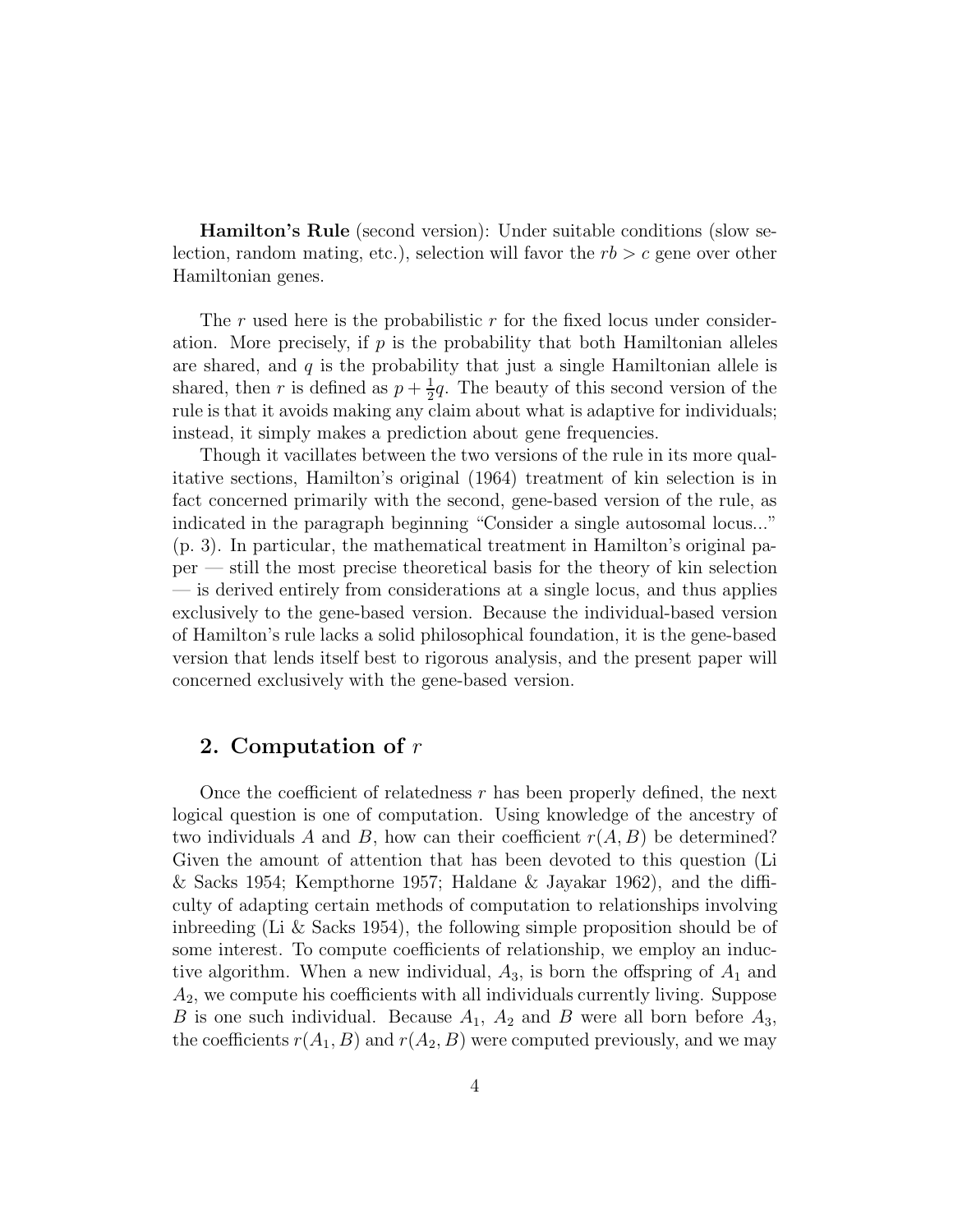freely use these coefficients in the computation of the newborn's coefficient  $r(A_3, B)$ . As the following result shows, the newborn's coefficient is simply the average of the parents' coefficients.

**Proposition 1.**  $r(A_3, B) = \frac{r(A_1, B) + r(A_2, B)}{2}$ .

*Proof.* Let  $p_i$   $(i = 1, 2, 3)$  be the probability that individual  $A_i$  has both Hamiltonian alleles in common with B, and let  $q_i$  be the probability that  $A_i$ has only a single Hamiltonian allele in common with B. Of the nine possible scenarios obtained by allowing each parent to have either both alleles, one allele or no alleles in common with  $B$ , four can result in  $A_3$  having both alleles in common:

$$
p_3 = p_1 p_2 + \frac{1}{2} p_1 q_2 + \frac{1}{2} q_1 p_2 + \frac{1}{4} q_1 q_2.
$$

Similarly, seven of the nine possibilities can result in  $A_3$  having just one allele in common with B:

$$
q_3 = p_1(1 - p_2 - q_2) + \frac{1}{2}q_1(1 - p_2 - q_2) + (1 - p_1 - q_1)p_2
$$
  
+ 
$$
\frac{1}{2}(1 - p_1 - q_1)q_2 + \frac{1}{2}p_1q_2 + \frac{1}{2}q_1p_2 + \frac{1}{2}q_1q_2
$$
  
= 
$$
p_1 + \frac{1}{2}q_1 + p_2 + \frac{1}{2}q_2 - p_1p_2 - p_1q_2 - \frac{1}{2}p_1q_2 + \frac{1}{2}q_1p_2 - p_1p_2 - q_1p_2
$$
  
- 
$$
\frac{1}{2}q_1p_2 - \frac{1}{2}q_1q_2 + \frac{1}{2}p_1q_2
$$
  
= 
$$
r(A_1, B) + r(A_2, B) - 2p_1p_2 - p_1q_2 - q_1p_2 - \frac{1}{2}q_1q_2
$$
  
= 
$$
r(A_1, B) + r(A_2, B) - 2p_3.
$$

Hence,

$$
r(A_3, B) = p_3 + \frac{1}{2}q_3 = \frac{r(A_1, B) + r(A_2, B)}{2}.
$$

The standard values of  $r$  for brothers, nephews, cousins, etc. are easily derived from this proposition. First, assuming the parents  $A_1$  and  $A_2$  are unrelated, setting  $B = A_1$  gives

$$
r(A_3, A_1) = \frac{r(A_1, A_1) + r(A_2, A_1)}{2} = \frac{1}{2},
$$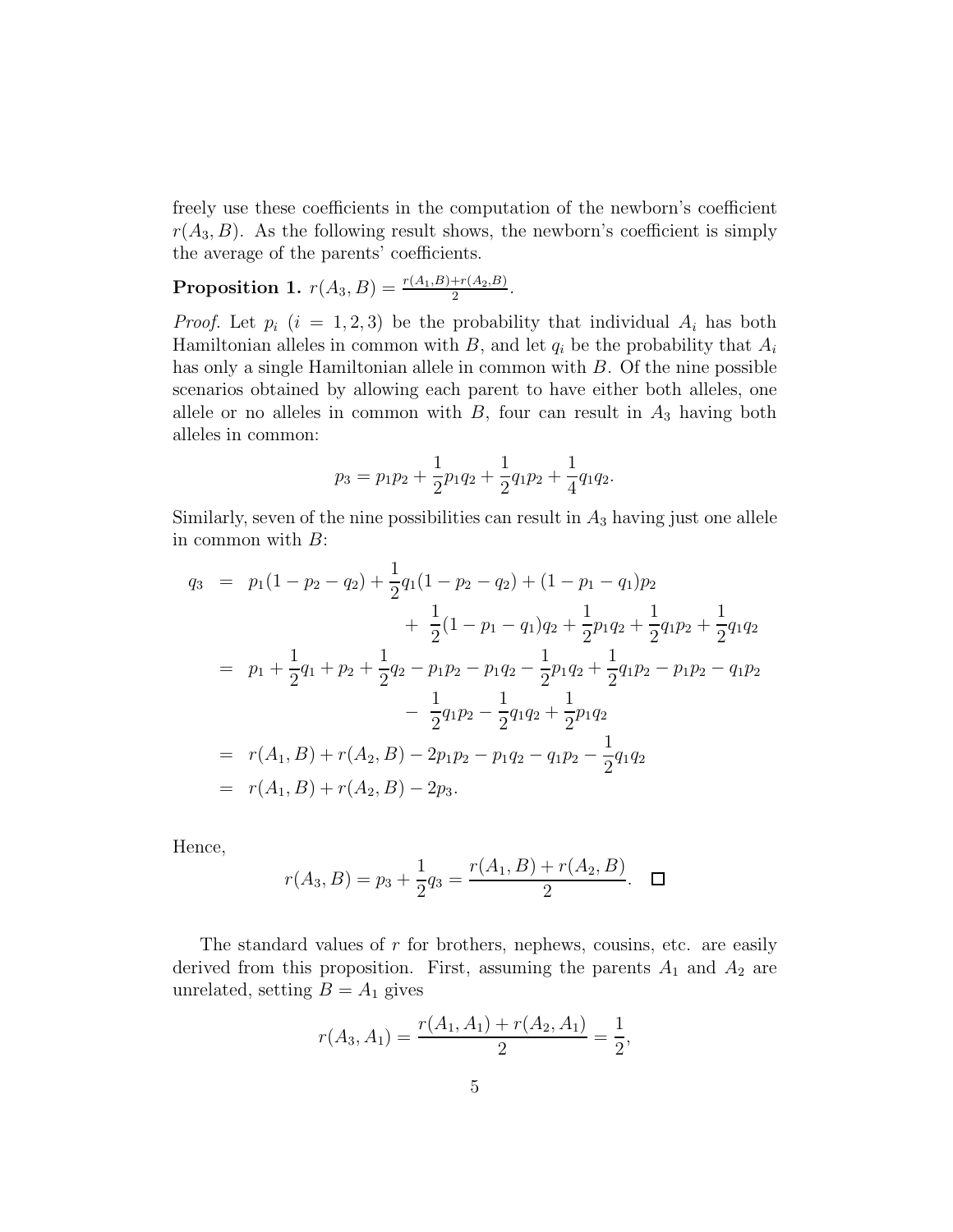so parent and child are related by  $\frac{1}{2}$ , as expected. Similarly, setting  $B = A_2$ shows that  $r(A_3, A_2) = \frac{1}{2}$ . Next, if  $\overline{A}_3$  has a brother,  $A_4$ , then setting  $B = A_4$ gives

$$
r(A_3, A_4) = \frac{r(A_1, A_4) + r(A_2, A_4)}{2} = \frac{\frac{1}{2} + \frac{1}{2}}{2} = \frac{1}{2}.
$$

If  $A_3$  has an uncle U, say the brother of  $A_1$ , then setting  $B = U$  we obtain

$$
r(A_3, U) = \frac{r(A_1, U) + r(A_2, U)}{2} = \frac{1}{4}.
$$

If  $A_3$  has a cousin C, the offspring of U, then  $A_1$  is the uncle of C, so  $r(A_1, C) = \frac{1}{4}$ , giving

$$
r(A_3, C) = \frac{\frac{1}{4} + r(A_2, C)}{2} = \frac{1}{8}.
$$

Inbred relationships are easily computed as well. Suppose, for example, that the parents  $A_1$  and  $A_2$  are brother and sister. Then

$$
r(A_3, A_1) = \frac{r(A_1, A_1) + r(A_2, A_1)}{2} = \frac{3}{4}
$$

and

$$
r(A_3, A_4) = \frac{r(A_1, A_4) + r(A_2, A_4)}{2} = \frac{\frac{3}{4} + \frac{3}{4}}{2} = \frac{3}{4},
$$

showing that the inbred paternal and fraternal relationships have coefficient 3  $\frac{3}{4}$ .

## 3. Evolutionary Stability of Kin Altruism

Dawkins (1979) attempts to dispell, among other misunderstandings, the fallacy that "kin selection only works for rare genes." As Dawkins presents it, the fallacious argument runs as follows. If a gene encoding for kin selection is adaptive, it will spread to fixation; once this happens, the gene derives the same benefit from altruism toward unrelated individuals as it does from altruism toward kin; therefore, the natural consequence of a gene for kin selection spreading to fixation is universal altruism. Dawkins summarily disposes of this argument by showing that kin altruism is stable under invasion by universal altruism. There is, however, a more subtle line of reasoning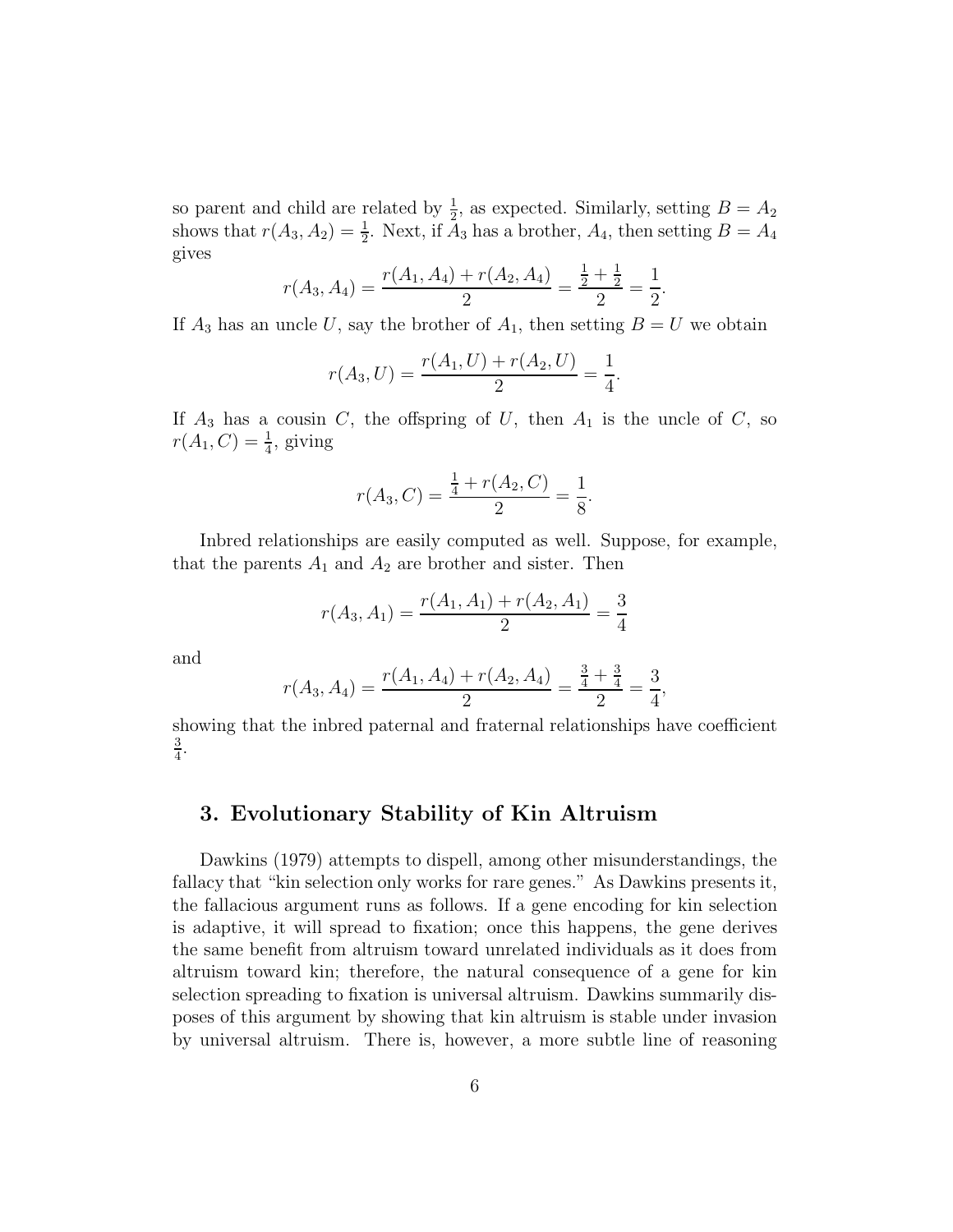leading to the conclusion that "kin selection only works for rare genes," one which Dawkins fails to address. This second argument relies on an important feature of Hamilton's mathematical model: the treatment of fitness as a "conserved quantity." The resources comprising fitness are presumed to exist in fixed quantities, so that the population remains constant from generation to generation. One's gain in fitness, then, is another's loss. If a gene for kin altruism is common, then a gain in fitness for one carrier of the gene is likely to result in a loss for a different carrier, for a result of no net gain. It would seem, then, that the adaptiveness of a kin altruism gene decreases as the frequency of the gene increases.

If a gene for kin altruism spreads to fixation, then the conservation of fitness ensures that the altruistic behavior resulting from the gene can no longer confer on it any net benefit. If there is no longer any purpose to altruistic behavior in such a situation, perhaps selfish individuals could invade. The question, then, is not, as Dawkins asked, whether kin altruism can be invaded by universal altruism, but whether it can be invaded by selfishness. Intuitive considerations suggest that perhaps it cannot. Let  $G$  be a gene coding for kin altruism. Suppose that  $G$  has spread to fixation and consider the effect of the appearance of a selfish mutant  $H$ . The altruistic effects of G work only slightly to its benefit, since it comprises nearly the entire population. The mutant  $H$ , on the other hand, is a rare gene, hence ideally suited to the strategy of kin altruism; unfortunately, it is selfish, and fails to take advantage of this fact. In sum, neither  $G$  nor  $H$  employs an effective strategy. The slight benefits conferred to  $G$  by its kin altruism will in time permit it to repel the invading  $H$ , however.

If kin altruism cannot be invaded by selfishness, is there another strategy — perhaps some form of modified kin altruism, requiring, for example, that  $rb > 2c$  — which can successfully invade? It is difficult to say. An argument that kin altruism is in fact evolutionarily stable might proceed as follows. If G, the gene fore kin altruism, has spread to fixation, then although kin altruism confers little benefit on the  $G$  itself, is the *ideal* strategy for mutants, who have rare genes. By definition, mutants must deviate from the kin altruists in some way, and therefore they are unable to employ what would be their ideal strategy. It is clear, then, that mutants are certainly at some disadvantage against G. It is not clear whether there exist mutants that are good enough to invade despite this disadvantage. If in fact kin altruism is an evolutionarily stable strategy, however, it appears to derive its stability not from any special benefit conferred on itself, but rather from depriving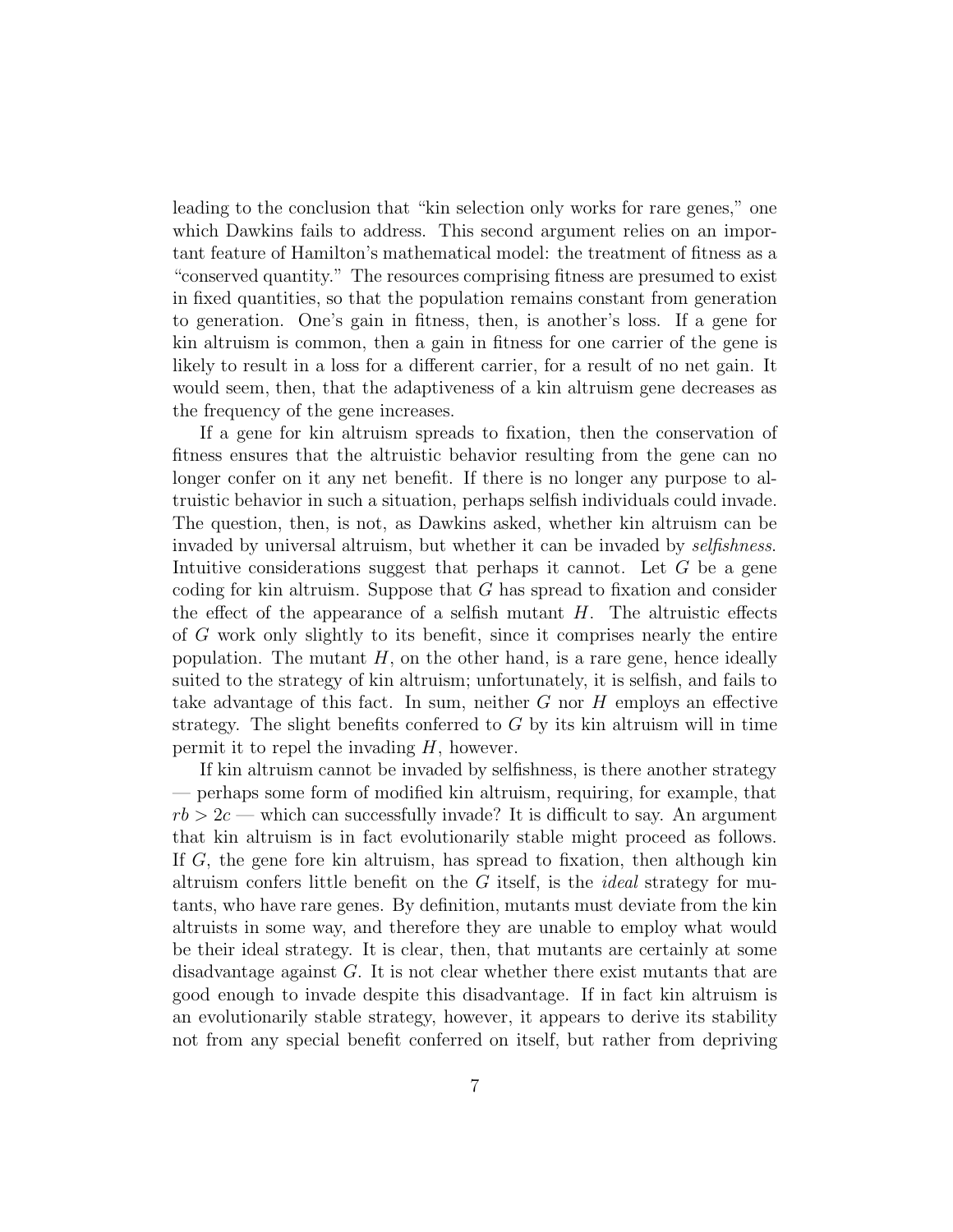mutants of their best strategy.

## 4. Gene Frequencies and Outbreeding

To make the above qualitative discussion somewhat more precise, let us find the ideal strategy for a Hamiltonian gene as a function not just of  $r$ ,  $b$  and c, but also of its prevalence within the population. Denote this prevalence by  $\lambda$ . To be precise, if the Hamiltonian gene in consideration consists of two alleles,  $G_1$  and  $G_2$ , we define  $\lambda$  to be the proportion of individuals in the population carrying both  $G_1$  and  $G_2$  plus one half the proportion carrying just one of the two alleles. If A is an individual carrying both alleles, then as we are considering just this particular locus,  $\lambda$  may be regarded as the ambient level of relatedness between A and the population at large. If  $\lambda$  is significantly greater than zero, this implies a high degree of ambient relatedness in the population, and random marriages (as Hamilton assumes in his model) will result in inbreeding, and hence in coefficients of relationship that are higher than expected. This possibility will be discussed in the following section; the present section will be concerned with outbreeding despite the nontrivial ambient relatedness  $\lambda$ .

It is often the case that strict outbreeding practices can be maintained only in relatively large populations with relatively low levels of ambient relatedness. This need not always be the case, however, as is demonstrated by the following example. Consider a hierarchy of three societies,  $A, B$  and  $C$ , constrained by the following marriage custom: Men in society A may marry women from any society, but men in societies  $B$  and  $C$  must marry women from C. Naturally, society A is polygynous, while B and C are monogamous. Descent is strictly patrilineal, so that children belong to the society to which their father belongs.

Suppose now that a Hamiltonian gene  $G$  not present in society  $C$  has frequency  $\lambda$  in society B. Notice that this gene may find its way into society A, but it can never be introduced into society  $C$ , since the men of  $C$  cannot marry women from  $A$  or  $B$ . Now, the marriage constraints are not sufficient to prevent inbreeding entirely, but they do prevent inbreeding on the part of male carriers of G in society B, since these men must marry women from  $C$ , who cannot carry  $G$ . It follows that the coefficient of relationship between two men in society B is exactly as given in Proposition 1. In particular, whereas indred coefficients would vary with  $\lambda$ , the coefficients between men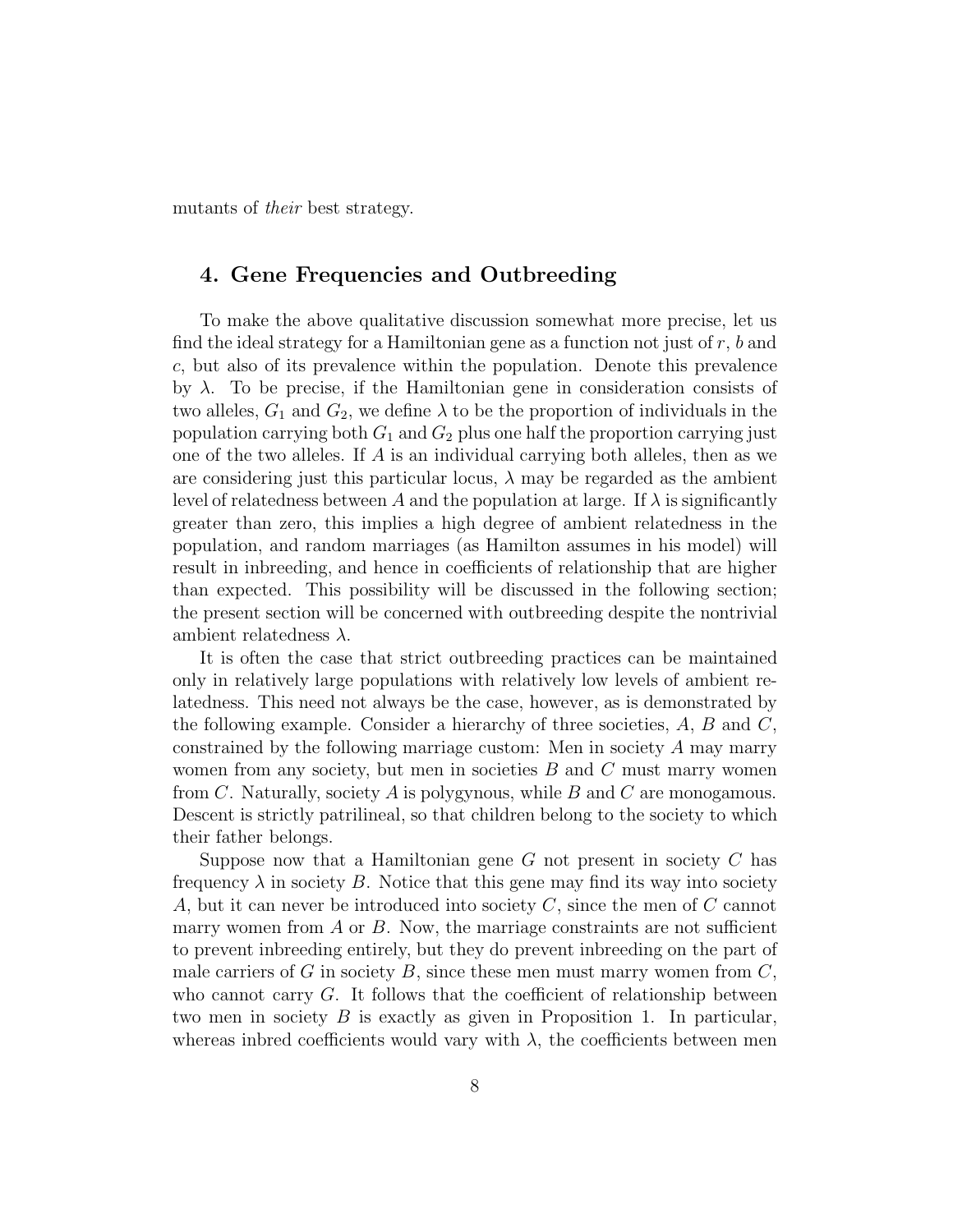

Figure 1: Effective r for brothers as a function of  $\lambda$ . When  $\lambda = 0$ , they are related by 0.5 as usual. At  $\lambda = 0.5$ , the brothers are effectively unrelated.

of society B are independent of  $\lambda$ . Consider now the effects of an action performed by a man  $M$  at a cost of  $c$  units to himself, and benefiting a second man  $N$ , related to  $M$  by the coefficient  $r$ , by  $b$  units. Since fitness is conserved, the net gain of  $b - c$  units must be counterbalanced by a loss of  $b - c$  units elsewhere; suppose for the time being that this loss is evenly distributed among the people of society B. Since these people are related to M on average by the coefficient  $\lambda$ , the corresponding loss in inclusive fitness to M is  $(b - c)\lambda$ . Thus M's net gain in inclusive fitness is

$$
\Delta f = rb - c - (b - c)\lambda.
$$

Therefore, M benefits from the action if and only if

⇔

$$
rb > c + (b - c)\lambda
$$
  
\n
$$
\Rightarrow \frac{r - \lambda}{1 - \lambda} b > c.
$$
 (1)

The quantity  $\frac{r-\lambda}{1-\lambda}$  can be understood as the *effective* coefficient of relatedness between M and N, given the ambient relatedness  $\lambda$ . Figure 1 shows the effective relatedness of brothers as a function of  $\lambda$ , as  $\lambda$  varies from 0 to 1  $\frac{1}{2}$ .

The marriage customs of the three societies in this example violate Hamilton's assumption of random mating, and this example shows that Hamilton's rule can be quite sensitive to factors such as mating correlations. Even if we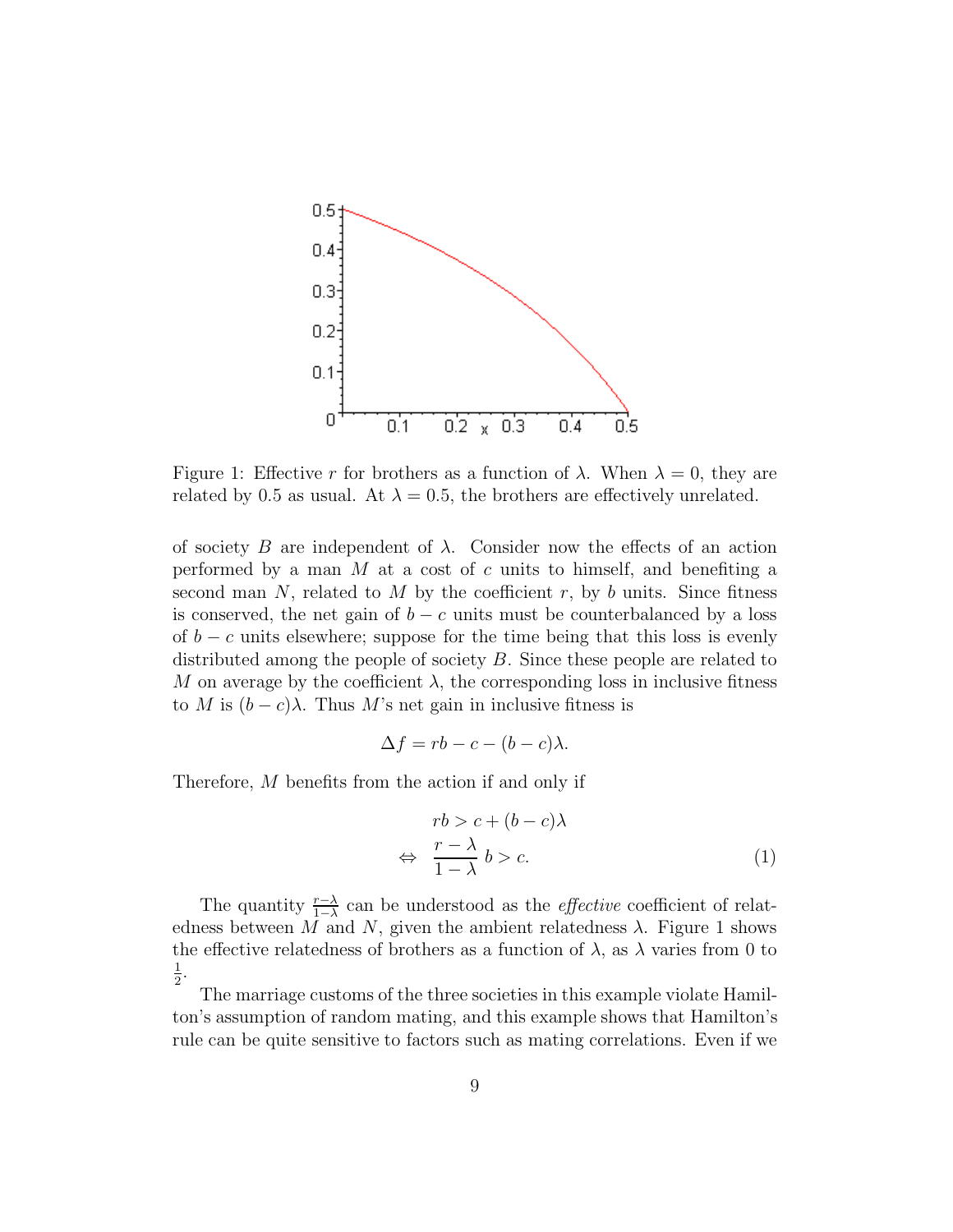allow random mating within the constraints of the marriage customs, the very fact that marriages between certain societies are prohibited is enough to drastically alter Hamilton's rule.

Admittedly, the assumption that the loss of fitness  $b - c$  is distributed equally among the population is likely not always accurate. In many cases, especially if the population is large, the loss is probably distributed among a small number of neighbors of  $M$ , or at any rate, people who interact closely with  $M$ . In either case, given that most individuals live near and work with many of their kin, those who assume the loss  $b-c$  are more likely to be close kin to  $M$  than someone in the population at large. Thus the estimate that the loss is distributed evenly throughout the population is a conservative one. In most real-world examples, the loss is probably concentrated more heavily on close kin, further reducing the benefit of the action in terms of inclusive fitness.

Before Hamilton's pioneering paper, Haldane had made similar observations concerning forms of kin selection other than parental care; but Haldane did not pursue his ideas because he assumed individuals would have no means of recognizing kin. Hamilton questioned this assumption, believing that factors such as proximity during youth could serve as rough unconscious estimators of  $r$ . If Hamilton's rule is to be modified to accommodate the gene frequency  $\lambda$ , however, Haldane's objection surely holds in full force. Gene frequencies are always in flux, and it is difficult to conceive of any means by which individuals could estimate  $\lambda$ . It follows that, for societies in which random mating does not hold perfectly (i.e., most real world societies), there may be no evolutionarily stable form of kin selection. If a given Hamiltonian gene is successful, its frequency in the population will increase until it no longer gives a good approximation to equation (1), at which point it will be superseded by another Hamiltonian gene. The dynamics of such fluctuations in gene frequencies may become quite complex.

## 5. Gene Frequencies and Inbreeding

If the previous section showed the fragility of Hamilton's rule, this section will demonstrate one of its resounding successes. Indeed, the following dramatic confirmation of Hamilton's rule came about despite the author's best intentions to find an exception to the rule. If, following Hamilton, we assume random mating, then in the context of a nontrivial ambient relatedness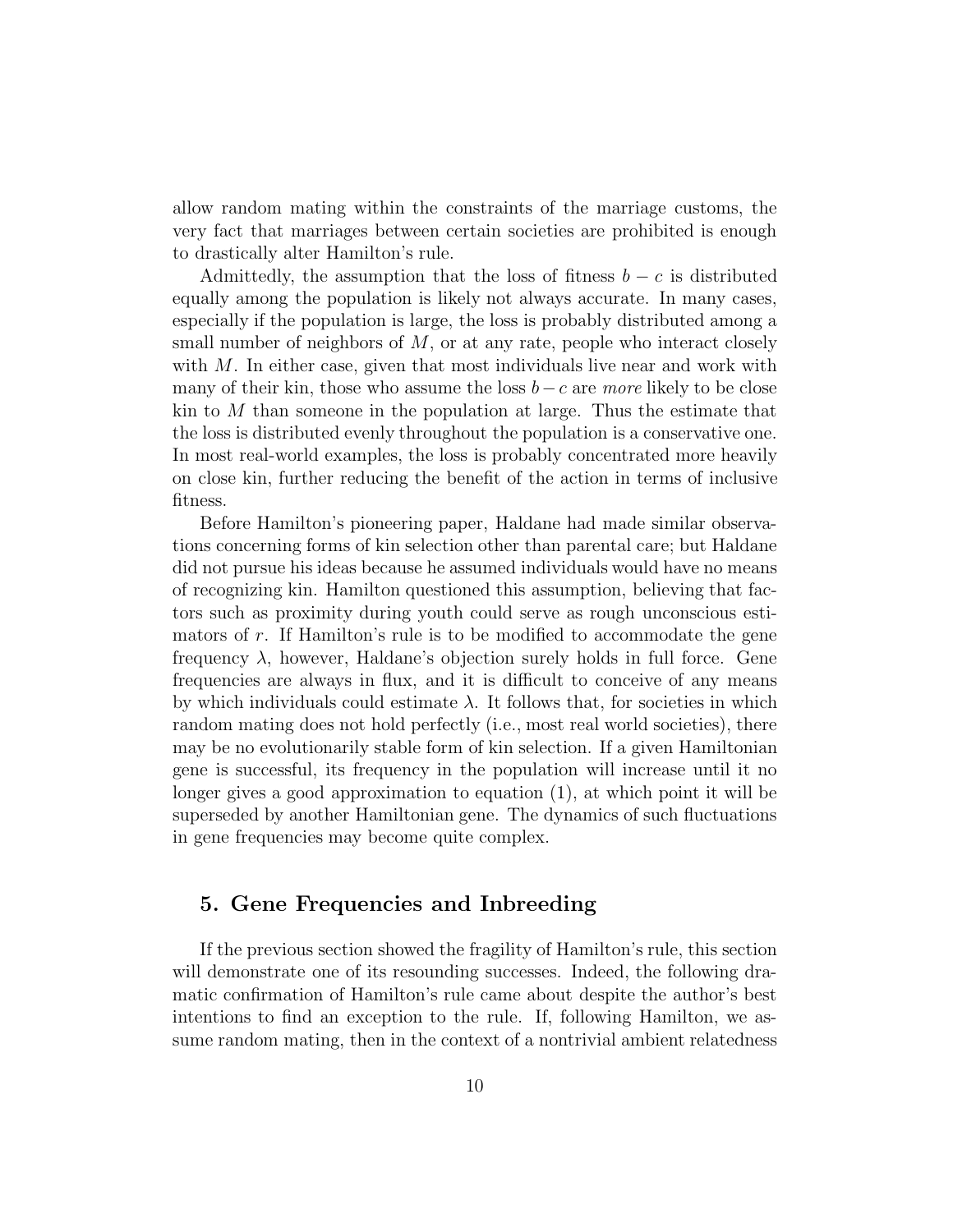$\lambda$ , it follows that most matings will be indred. Indreading results in coefficients of relationship that are higher than normal, and it happens that these higher coefficients serve to compensate precisely for the dampening effects prescribed by equation (1). To see this, we need the following result.

Proposition 2. Suppose A and B are two individuals who, through kinship ties alone, would have coefficient of relatedness r in a society in which  $\lambda = 0$ . Then in a society in which  $\lambda > 0$ , they have coefficient  $R = r + (1 - r)\lambda$ .

*Proof.* We use an induction and Proposition 1. If A has parents  $A_1$  and  $A_2$ and the result is true for the parents, then

$$
R = \frac{R(A_1, B) + R(A_2, B)}{2}
$$
  
=  $\frac{r_1 + (1 - r_1)\lambda + r_2 + (1 - r_2)\lambda}{2}$   
=  $\frac{r_1 + r_2}{2} + \left(\frac{2 - r_1 - r_2}{2}\right)\lambda$   
=  $r + \left(1 - \frac{r_1 + r_2}{2}\right)\lambda$   
=  $r + (1 - r)\lambda$ .  $\square$ 

Intuitively speaking, the first term,  $r$ , represents that portion of relatedness due to kinship ties, while the second term,  $(1 - r)\lambda$ , represents that portion resulting from the ambient relatedness.

Now, setting  $r = R$  in equation (1), we find that the *effective* coefficient of relatedness is exactly r:

$$
\frac{R-\lambda}{1-\lambda} = \frac{r+(1-r)\lambda-\lambda}{1-\lambda} = \frac{r-r\lambda}{1-\lambda} = r.
$$

In other words, now that we have restored Hamilton's initial assumption of random mating, the effects of inbreeding precisely counteract those of ambient relatedness so that Hamilton's rule is again satisfied.